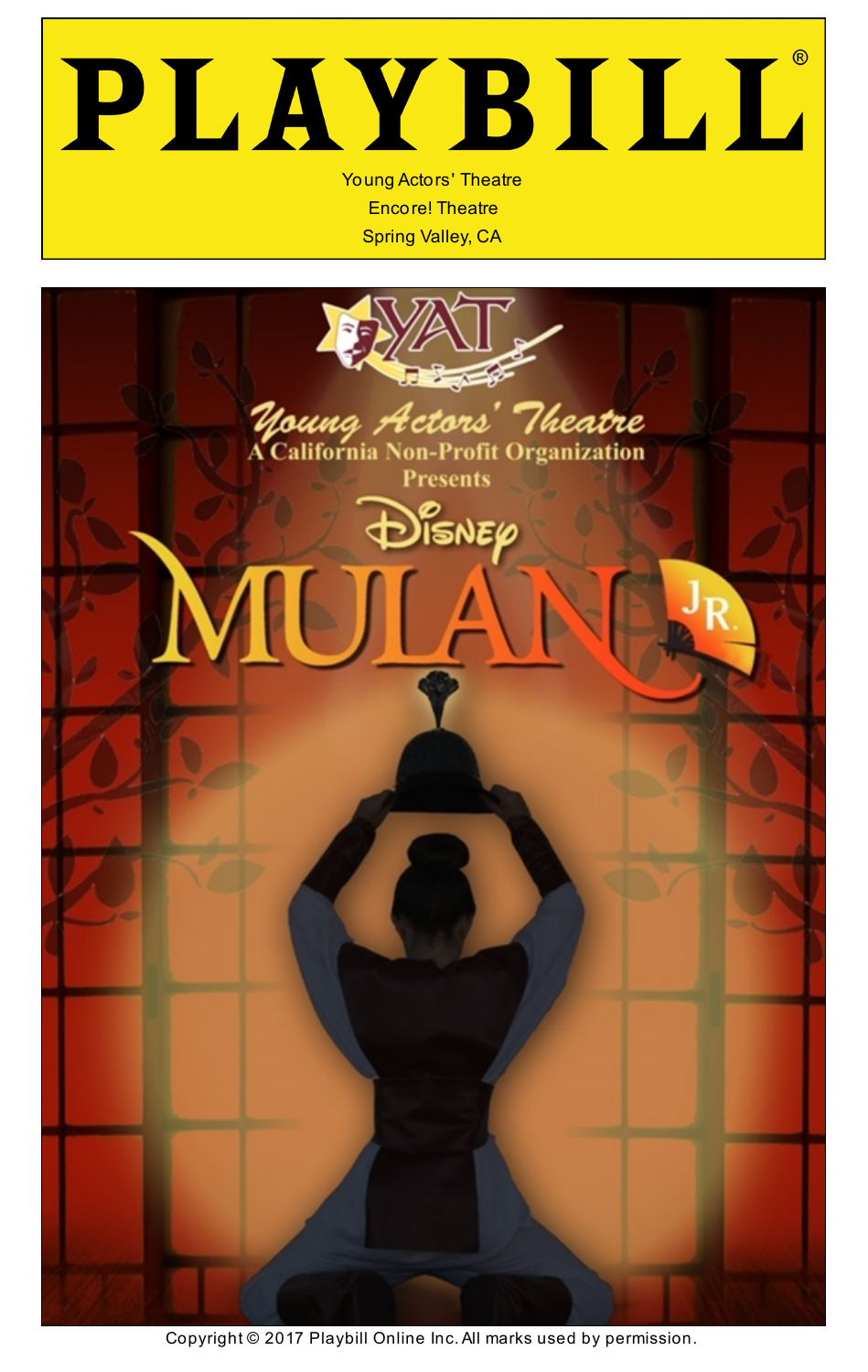Young Actors' Theatre

Production of

## **DISNEY MULAN JR.**

Music and Lyrics by Matthew Wilder and David Zippel, Stephen Schwartz, Jeanine Tesori and Alexa Junge

Music Adapted and Arranged and Additional Music and Lyrics by Bryan Louiselle

Book Adapted and Additional Lyrics by Patricia Cotter

Based on the 1998 Disney f ilm "Mulan" and the story "Fa Mulan" by Robert D. San Souci

with

Director Gerardo Flores

Asst. Director Shannon Prendergast Music Director Matt Ignacio Choreographer Katie Wallace

Asst. Choreographer Jonathan Hoagland

Disney's Mulan JR. Is presented through special arrangement with Music Theatre International (MTI). All authorized performance materials are also supplied by MTI. 421 West 54th Street, New York, NY 10019 Phone: 212-541-4684 Fax: 212-397-4684 [www.MTIShows.com](http://www.mtishows.com/)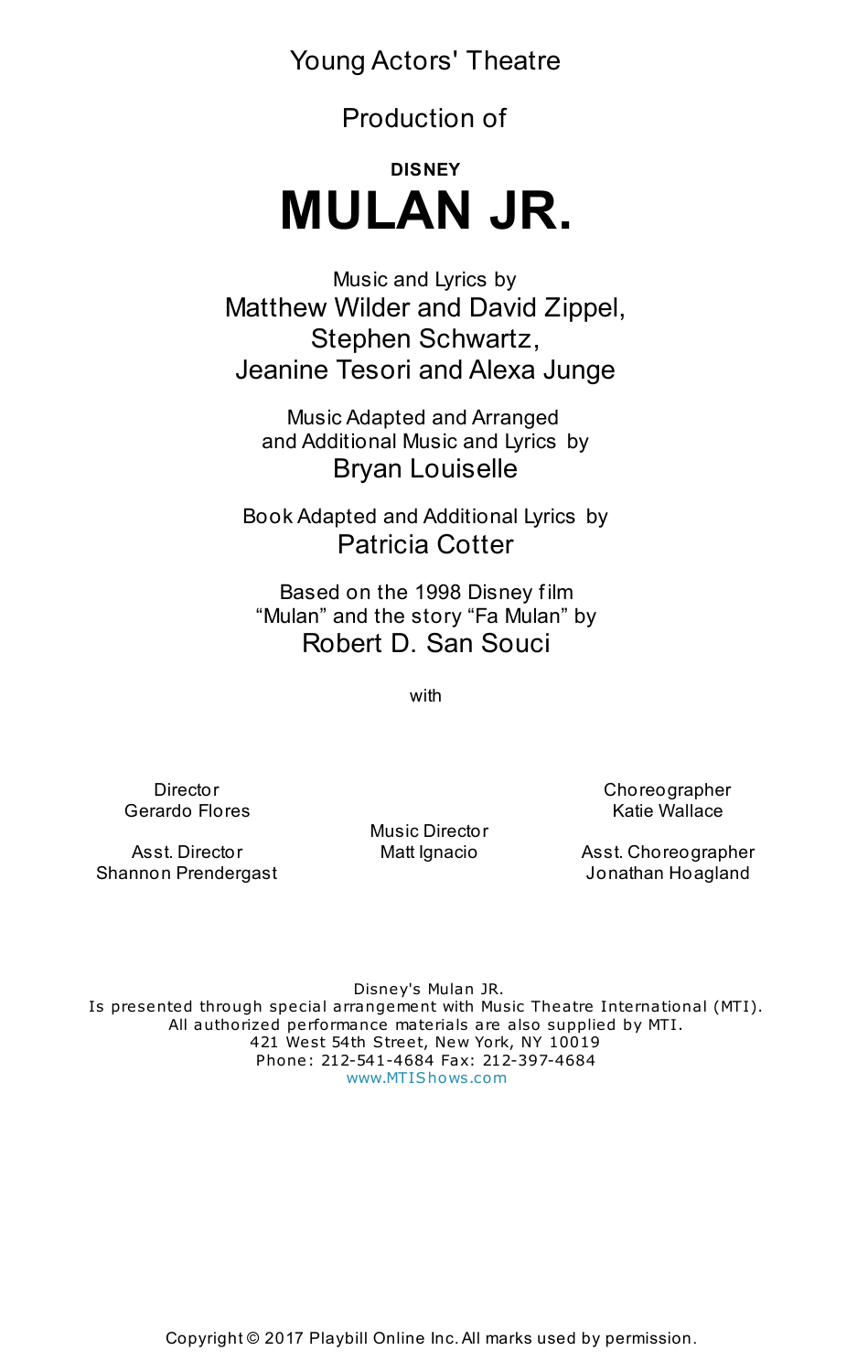## **SONGS**

| Written In Stone (part 1)                                                                                                                                                                                                            |                                                            |
|--------------------------------------------------------------------------------------------------------------------------------------------------------------------------------------------------------------------------------------|------------------------------------------------------------|
| Written In Stone (part 2)                                                                                                                                                                                                            | Fa, Mothers                                                |
| Written In Stone (part 3)                                                                                                                                                                                                            |                                                            |
|                                                                                                                                                                                                                                      |                                                            |
| Honor To Us All (part 1)                                                                                                                                                                                                             |                                                            |
| Honor To Us All (part 2)                                                                                                                                                                                                             | Company (Hairdressers, Groomers),<br>Mulan, Grandmother Fa |
| Honor To Us All (reprise) <b>Example 19 All (reprise</b> ) <b>The Constitution</b> Hong, Lin, Laozi, Yun                                                                                                                             |                                                            |
|                                                                                                                                                                                                                                      | Mulan, Ancestor Chorus, Fa Li,<br>Grandmother Fa           |
| Written In Stone (reprise) <b>Exercisian Construct Constant Constant Constant Constant Constant Constant Constant Constant Constant Constant Constant Constant Constant Constant Constant Constant Constant Constant Constant Co</b> |                                                            |
| Keep 'em Guessin' (part 1)                                                                                                                                                                                                           |                                                            |
| Keep 'em Guessin' (part 2)                                                                                                                                                                                                           |                                                            |
| I'll Make A Man/lesson No. 1                                                                                                                                                                                                         |                                                            |
| A Girl Worth Fighting For                                                                                                                                                                                                            | Shang                                                      |
| A Girl Worth Fighting For (reprise) <b>And All Action Control Control Control</b> Mulan, Company                                                                                                                                     |                                                            |
|                                                                                                                                                                                                                                      |                                                            |
| A Girl Worth Fighting For<br>(reprise)/Coming Home                                                                                                                                                                                   |                                                            |
| Honor To Us All (finale) <b>Alliam Company</b> (in the manufacture of the manufacture of the manufacture of the manufacture of the Company                                                                                           |                                                            |
|                                                                                                                                                                                                                                      |                                                            |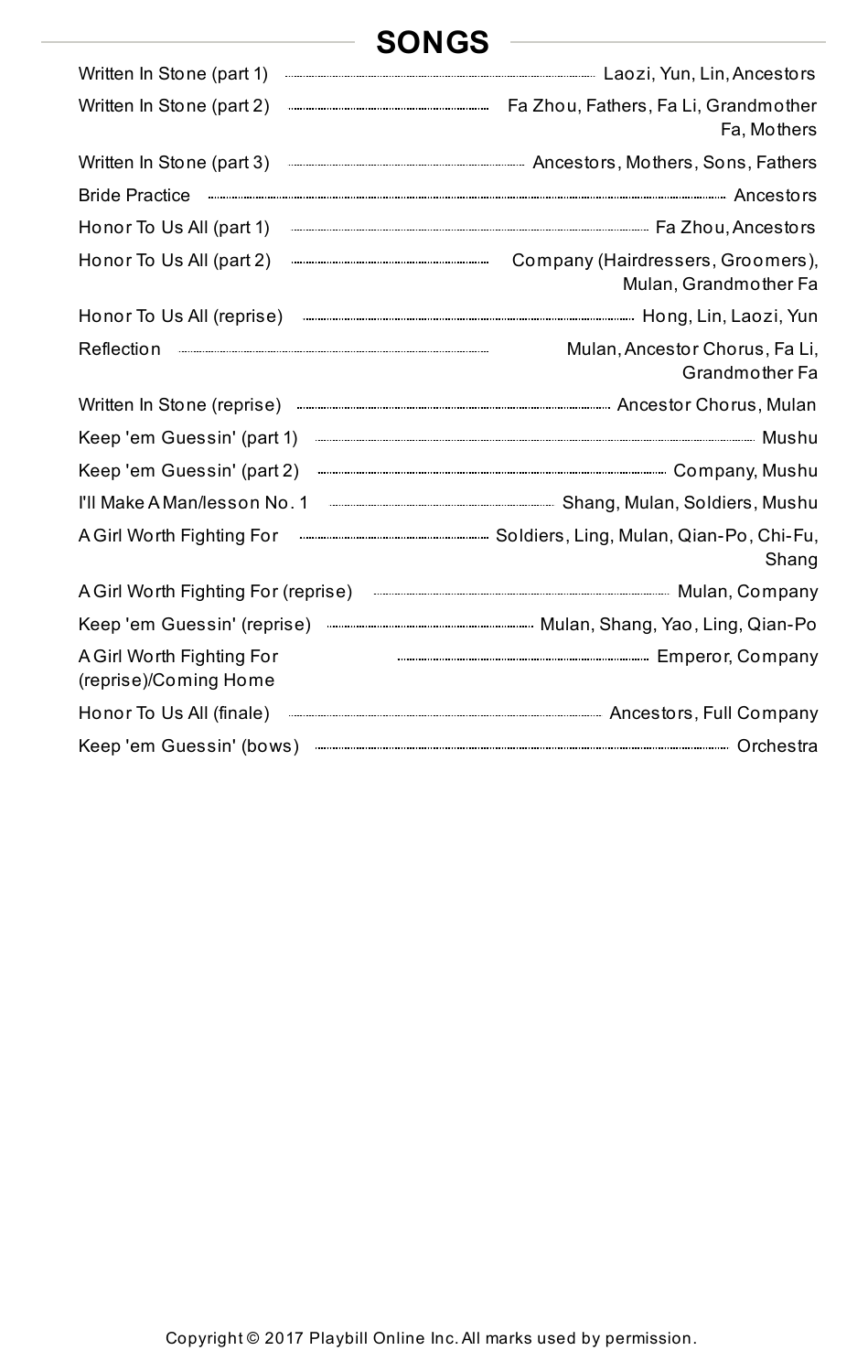## **CAST**

#### **Cast Members**

| Yun, Ancestor <b>www.warene.community.community.community</b> Sophia Snyder                                                                                                                                                          |  |
|--------------------------------------------------------------------------------------------------------------------------------------------------------------------------------------------------------------------------------------|--|
|                                                                                                                                                                                                                                      |  |
| Hong, Ancestor <b>Constitution</b> and Construction and Alters                                                                                                                                                                       |  |
|                                                                                                                                                                                                                                      |  |
|                                                                                                                                                                                                                                      |  |
|                                                                                                                                                                                                                                      |  |
|                                                                                                                                                                                                                                      |  |
|                                                                                                                                                                                                                                      |  |
|                                                                                                                                                                                                                                      |  |
|                                                                                                                                                                                                                                      |  |
|                                                                                                                                                                                                                                      |  |
|                                                                                                                                                                                                                                      |  |
| Emperor/Older Yi/Father [1999] [2009] [2009] [2009] [2009] [2010] [2010] [3009] [3009] [3009] [3009] [3009] [3009] [3009] [3009] [3009] [3009] [3009] [3009] [3009] [3009] [3009] [3009] [3009] [3009] [3009] [3009] [3009] [3       |  |
| Younger Yi/ Son <b>with the contract of the contract of the contract of the contract of the contract of the contract of the contract of the contract of the contract of the contract of the contract of the contract of the cont</b> |  |
|                                                                                                                                                                                                                                      |  |
| Shan Yu* managazana managazana karena di Quinn Ferreira                                                                                                                                                                              |  |
|                                                                                                                                                                                                                                      |  |
|                                                                                                                                                                                                                                      |  |
|                                                                                                                                                                                                                                      |  |
|                                                                                                                                                                                                                                      |  |
|                                                                                                                                                                                                                                      |  |
|                                                                                                                                                                                                                                      |  |
| Ling Manual Jordan Bockert                                                                                                                                                                                                           |  |
|                                                                                                                                                                                                                                      |  |
|                                                                                                                                                                                                                                      |  |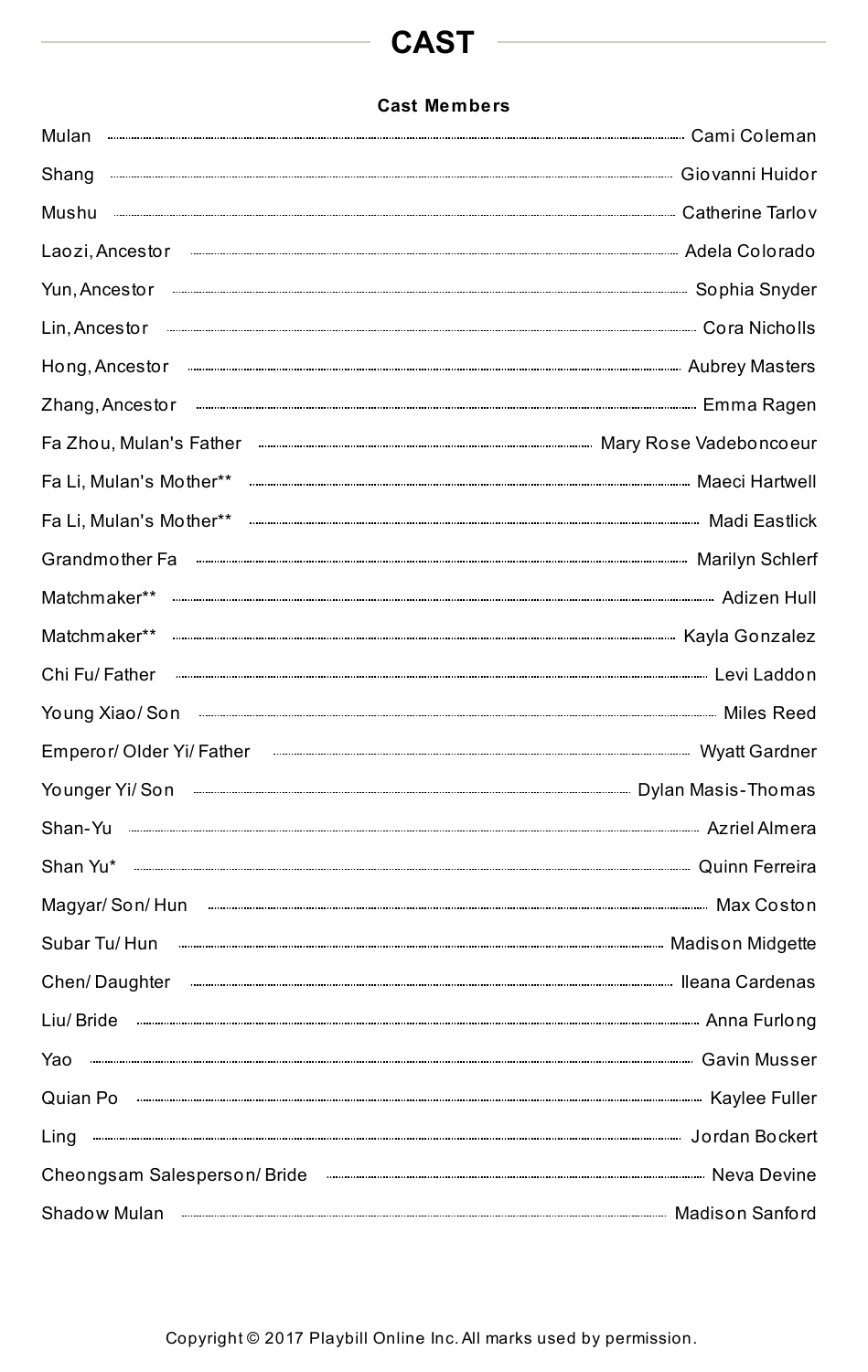## **CAST**

#### **Cast Members (cont inued)**

| Daughter                                                                                                                                                                                                             |
|----------------------------------------------------------------------------------------------------------------------------------------------------------------------------------------------------------------------|
| Daughter                                                                                                                                                                                                             |
| Daughter                                                                                                                                                                                                             |
| Daughter                                                                                                                                                                                                             |
| Mother/Groomer/Hun<br>Mother/Groomer/Hun<br>Mother/Groomer/Hun<br>Mother/Groomer/Hun<br>Mother/Groomer/Hun<br>Mother/Groomer/Hun<br>Mother/Groomer/Hun<br>Mother/Groomer/Hun<br>Mother/Groomer/Hun <br< td=""></br<> |
| Mushette/ Groomer                                                                                                                                                                                                    |
| Mushette/ Groomer                                                                                                                                                                                                    |
| Mother/ Groomer/ Soldier                                                                                                                                                                                             |
| Mushette/ Groomer/ Soldier                                                                                                                                                                                           |
| Mushette/ Groomer/ Soldier                                                                                                                                                                                           |
| Mushette/ Groomer/ Soldier                                                                                                                                                                                           |
| Mushette/ Groomer/ Bride                                                                                                                                                                                             |
| <b>Bride</b>                                                                                                                                                                                                         |
| <b>Bride</b>                                                                                                                                                                                                         |
| Soldier                                                                                                                                                                                                              |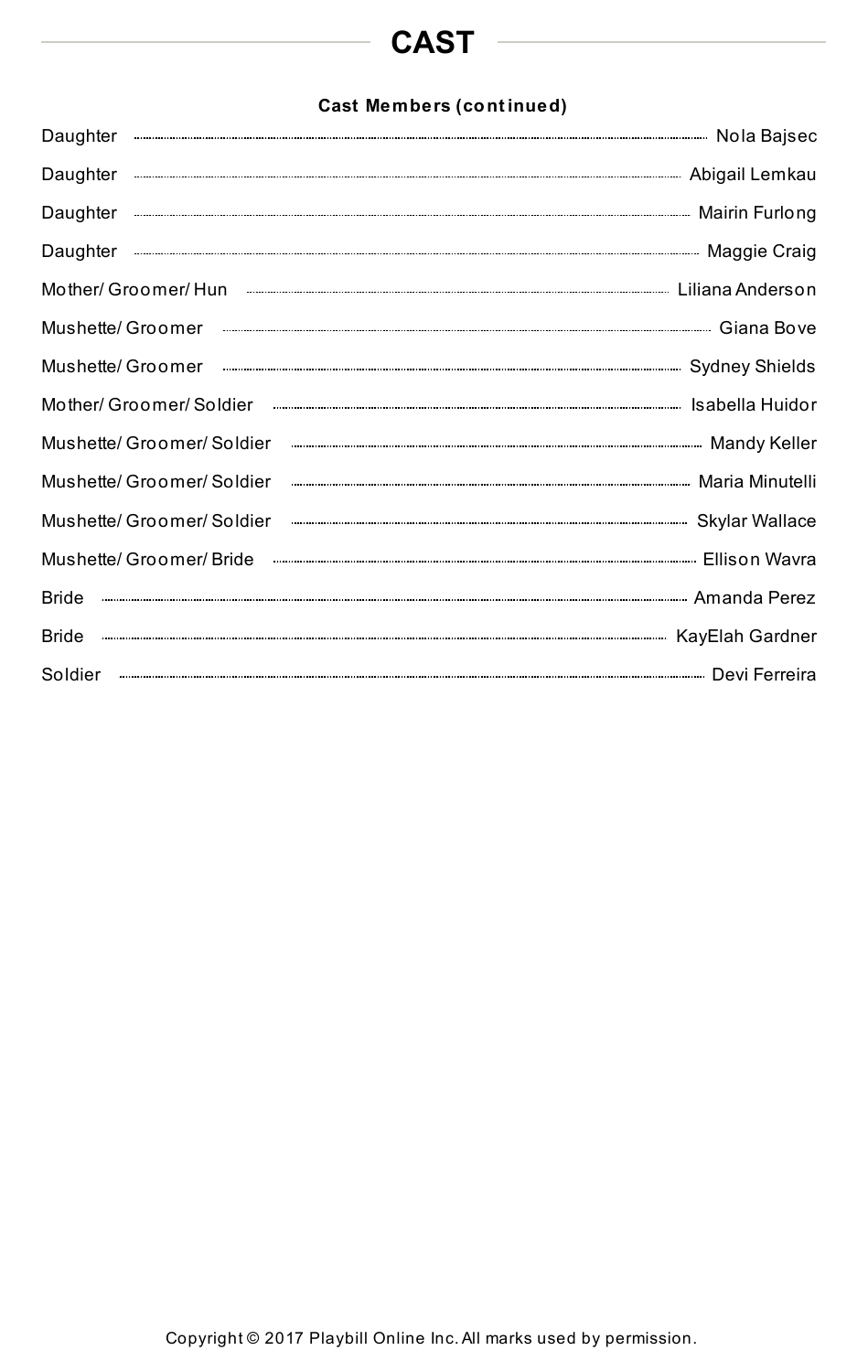## **CREW**

<u> 1980 - Johann Barbara, martin a</u>

#### **Crew Members**

| <b>Director</b>                                                                                                              |  |
|------------------------------------------------------------------------------------------------------------------------------|--|
| Music Director                                                                                                               |  |
| Choreographer                                                                                                                |  |
| Assistant Director                                                                                                           |  |
| Assistant Choreographer <b>Entity of the Constant Choreographer</b> Service Construction Construction and Assistant Hoagland |  |
| Production Chair                                                                                                             |  |
| <b>Props Mistress</b>                                                                                                        |  |
| Set Designer                                                                                                                 |  |
| Set Builder                                                                                                                  |  |
| Make Up Designer                                                                                                             |  |
| Media/Projection Designer <b>Constitution</b> Service Diego I. Alvarez Flores                                                |  |
| Lighting Operator                                                                                                            |  |
| Sound Operator                                                                                                               |  |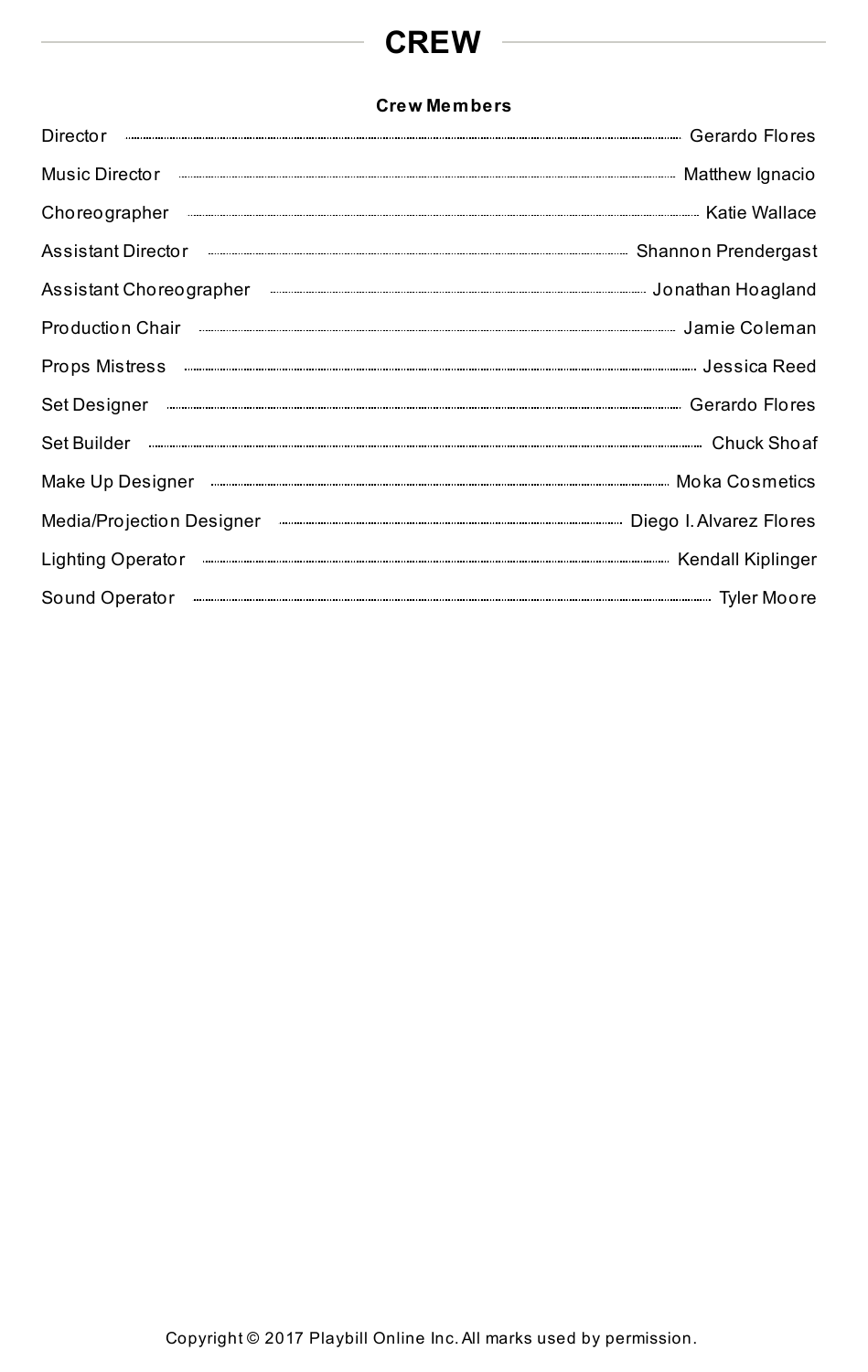*as Shang*



### **Cami Coleman** *as Mulan*

Cami is 12 years old and in the 7th grade. This is her 16th YAT production and she is excited to do many more. Some of her favorite roles include Cowardly Lion (Wizard of Oz), Flounder (Little Mermaid), Young Cosette (Les Mis), and most recently, Gracie (Music Man). She would like to thank her family, friends, the cast, and incredible production team. Enjoy the show!

#### **Giovanni Huidor**

Giovanni is 10 years old and is in the 5th grade. Mulan is his 8th production at YAT and he is excited to be apart of it. His favorite role was Iago in Aladdin. He loved being apart of The Music Man this past summer. He would like to thank his family and friends for all their love and support, and a special thanks to the directors for this and so many opportunities at YAT!



### **Catherine Tarlov**

Catherine is 11 years old and in the sixth grade. She has appeared as Small Alice in YAT's production ofAlice in Wonderland, as well as Amaryllis in The Music Man. This is her 10th show and by far her favorite. She is honored to play Mushu, one of her dream roles. She would like to thank the artistic team, her parents, her big brother Ethan, and Checco for their support.



### **Adela Colorado** *as Laozi, Ancestor*

Adela is 13 years old and is in eighth grade. She has enjoyed singing, dancing, and acting in many shows over the last five years at YAT. She is excited to be in Mulan and thanks everyone who worked on the show.



#### **Sophia Snyder**

Sophia is 11 years old and is in the sixth grade. This is her third production with YAT. She is thrilled that director Gerry gave her this opportunity be an "Ancestor"! She loves singing, dancing, and playing soccer when she is not at YAT. She'd like to thank her parents and her sister, Bella, for all their love and support!

*as Mushu*

*as Yun, Ancestor*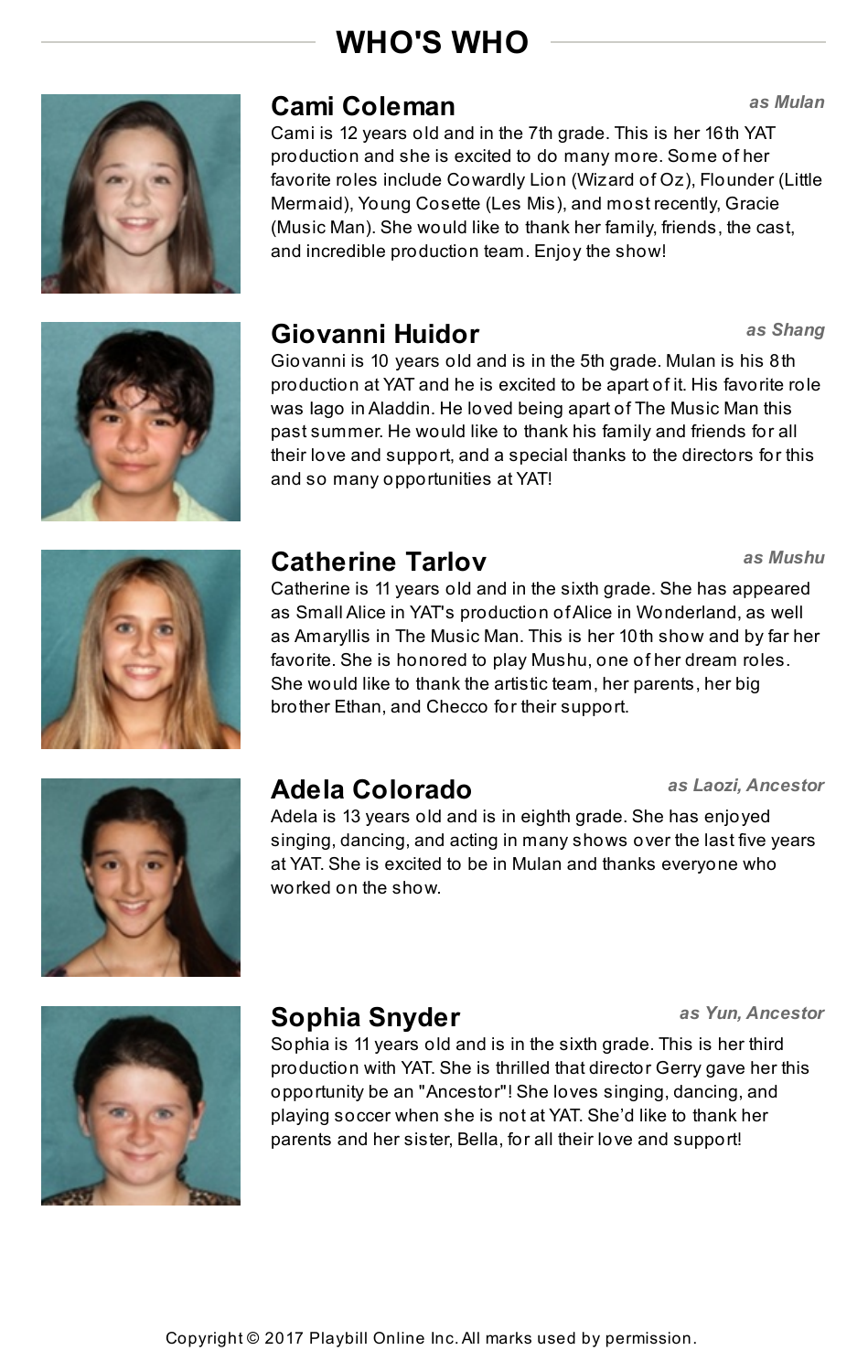

#### **Cora Nicholls**

*as Lin, Ancestor*

*as Hong, Ancestor*

Cora Nicholls is 12 years old and is now in 7th grade. This is her 6th show with YAT. She was recently Alice in Alice in Wonderland. She loves to perform, sing, act, dance, draw, and ice skate. Mulan has been a very fun experience for her and she wants to thank the volunteers, cast members, and the whole YAT team. Cora also wants to thank her family for always supporting her. Enjoy the show!



#### **Aubrey Masters**

Aubrey is an 11 year old 7th grader and this is her 5th show at YAT. Her past shows include Annie, The Little Mermaid,Aladdin, and Alice in Wonderland. She has loved every minute of the time she has spent doing shows. She thinks singing, acting, and dancing are so much fun. She loves being apart of Young Actors' Theatre.



#### **Emma Ragen** *as Zhang, Ancestor*

Emma Ragen is a 9 year old with a passion for theatre. Most recently, she has played Peter Rabbit in Peter Rabbit, Tattoo man in Pippin, Young Cosette in CYC's production of Les Miserables, and one of the three pigs in CYC's production of Shrek The Musical. Emma loves everything about the arts and wants to thank her family and friends for their love and support.



### **Mary Rose Vadeboncoeur**

*as Fa Zhou, Mulan's Father* Mary Rose is 13 years old and in 8th grade. Mulan is her 7th show and 4th production with YAT. She loves to sing, tap dance, and ride horses. She wants to thank the fabulous production team at YAT and give a shout out to the entire cast for being generally awesome! Enjoy the show!



### **Maeci Hartwell** *as Fa Li, Mulan's Mother\*\**

Maeci is so excited to be apart of Mulan Jr. She is 12 years old and loves to sing and dance almost as much as she loves her family! Maeci has been in many YAT shows and plans to be in many more. There no place like YAT!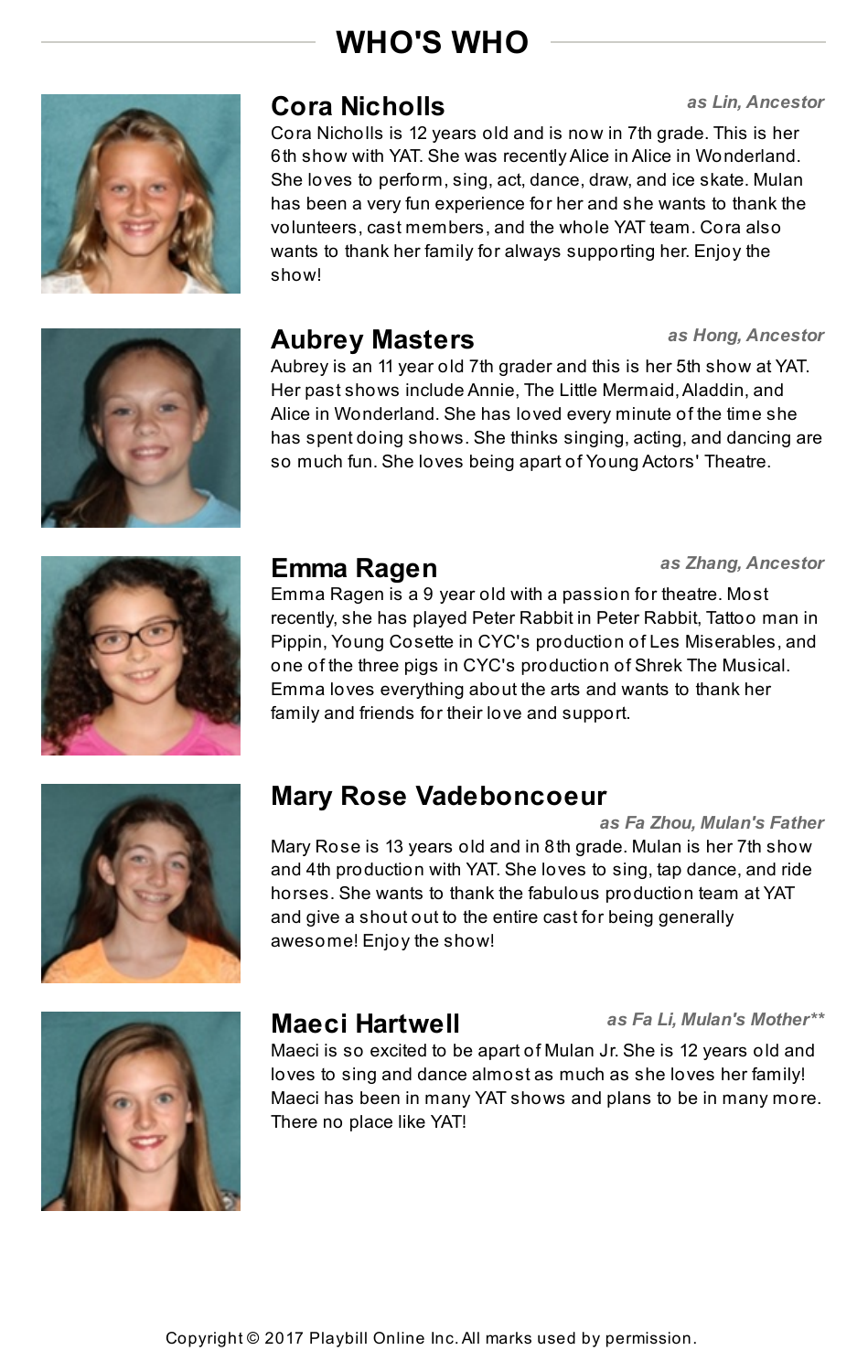

#### **Madi Eastlick**

*as Fa Li, Mulan's Mother\*\**

Madi is 12 years old and this is her 2nd YAT production. She was a townsperson in The Music Man with YAT. She also played the lead role in her school's production of Grease as Sandy and has participated in other school plays as well. She loves acting, singing, and dancing. She wants to thank everyone for coming out and supporting her.



### **Marilyn Schlerf** *as Grandmother Fa*

Marilyn is 11 years old and in the 6th grade. This is her 6th show at YAT. She loves dancing and has been taking dance classes since she was 3 years old. She has made many friends doing shows at YAT and she is excited to be apart of Mulan Jr.



#### **Adizen Hull** *as Matchmaker\*\**

Adizen loves the theatre. She has performed in multiple shows at the Kroc including CATS, Babes in Toyland, and The Wiz.Adizen has attended multiple camps at YAT including Cinderella, Teen Beach Movie, and Rock and Roll Forever. She loves to perform and hopes to be apart of theatre for a long time.



### **Kayla Gonzalez**

Kayla is 12 years old and in the 8th grade. She joined the YAT family when she was in 4th grade and has been in 12 shows. Some of her recent favorite roles have been Grimsby (Little Mermaid), Harem Dancer (Aladdin), and the Doorknob (Alice in Wonderland). Kayla is having a great time with the cast and would like to thank the Artistic team for all of their hard work in making this show great!



#### **Levi Laddon** *as Chi Fu/ Father*

Levi is in 3rd grade and this is his 8th YAT show. Levi has played Sebastian in The Little Mermaid, Iago in Aladdin and the White Rabbit in Alice in Wonderland. Levi is so excited to be apart of Mulan Jr. He has had a blast with this production. He wants to thank his YAT friends and family for all their love and support.

*as Matchmaker\*\**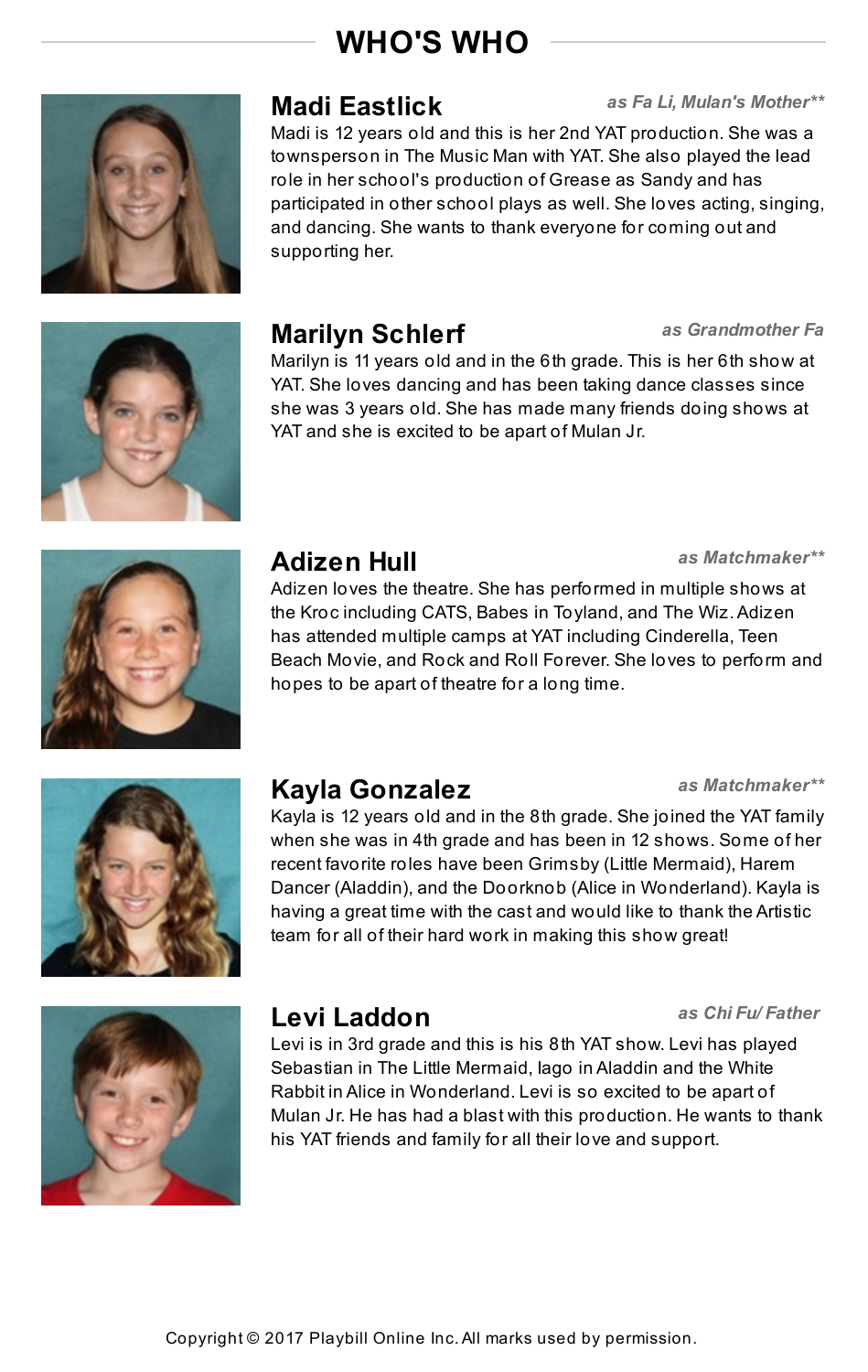

#### **Miles Reed** *as Young Xiao/ Son*

Miles is 7 years old and in 2nd grade. He has been taking theater classes since he was 4 years old. This is his third show at YAT and his favorite role has been The King of Hearts in Alice in Wonderland. During his free time he likes to dance, draw, play video games, and make people smile. Miles would like to thank his family, friends, and the artistic team for their support.



#### **Wyatt Gardner**

Wyatt is 11 years old and Mulan is his fourth show at YAT. Previous roles include Randolph MacAfee in Bye Bye Birdie and Munchkin Coroner in Wizard of Oz, in addition to ensemble roles in Les Miserables and YAT's Home for the Holidays. Wyatt is thrilled to be a part of the YAT family. He would like to thank Gerry, Katie, Jonathan and Ignacio for their love and support.



#### **Dylan Masis-Thomas**

Dylan is 8 years old and this is his second musical with YAT. Dylan has performed live many times with the KROC center. He has also been cast in internet commercials for Party City and Build a Bear. Dylan loves to take jazz dance and hip hop classes at the KROC Center and the Academy of Performing Arts in La Mesa. Enjoy the show!



### **Azriel Almera**

Azriel loves to sing, act, and dance. She has been apart of Junior Theater since she was 7. She has been in The Wizard of Oz, Beauty and the Beast, and Peter Pan just to name a few. She would like to thank her whole family for everything they do. Enjoy the show!



#### **Quinn Ferreira**

Quinn is 10 years old. She enjoys practicing Kung Fu, spending time with her animals, and jumping horses. Her current record for jumping horses is 2'6"! She wants to thank her dad for teaching her everything she knows about Kung Fu and the rest of her family and friends for coming out to watch her perform in her first show.

#### *as Younger Yi/ Son*

*as Shan-Yu*

*as Shan Yu\**

*as Emperor/ Older Yi/ Father*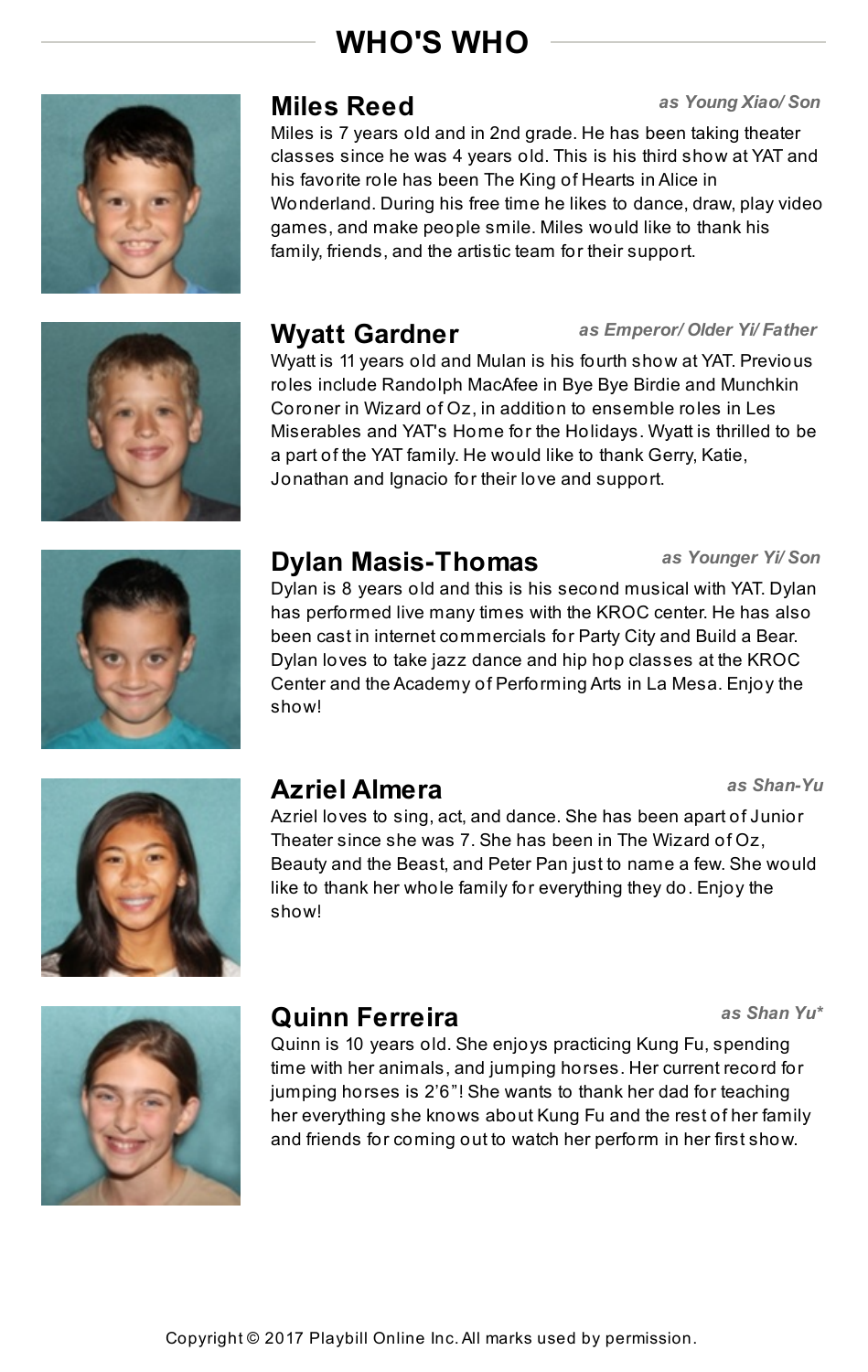

#### **Max Coston** *as Magyar/ Son/ Hun*

Max is a 10 year old 6th grader. This is his 5th production with Young Actors' Theatre. His favorite role was Flotsom in The Little Mermaid, but he had a blast playing Abu in Aladdin. Max is excited to participate in another production with YAT. He wants to thank his mom and dad for always loving and supporting him.



#### **Madison Midgette**

Madison is 10 years old and is in the 5th grade. This is her first production with YAT. She loves singing, dancing, and hanging out with her friends and family. She has had an amazing time at YAT and has had a great learning experience. She'd like to thank her parents and her sisters, Kayla, Payton, and Taylor, for all their love and support.



#### **Ileana Cardenas**

Ileana is a 9 year old Girl Scout in the 4th grade. This is her 3rd show at YAT. She loves to sing, dance, and she loves doing shows so that she can make new friends. She wants to thank her mom for helping with this production. She loves her so much.

#### *as Chen/ Daughter*

*as Subar Tu/ Hun*



#### **Anna Furlong** *as Liu/ Bride*

Anna Clare is a 10 year old singing and dancing wunderkind, whose abilities have clearly not fallen from her mother's tree. This is her first YAT show. She recently played Ms. Minchen in her school production of "Little Princess". She enjoys playing SPOT, basketball, and dressing up her little brother. She'd like to thank her amazing family and friends and neighbors who have come to the show!



#### **Gavin Musser**

Gavin is 9 years old and in fourth grade. This is his first production with YAT. He has had a great time getting to know everyone and learning some Kung Fu! Gavin would like to thank everyone that has come out to see him!

*as Yao*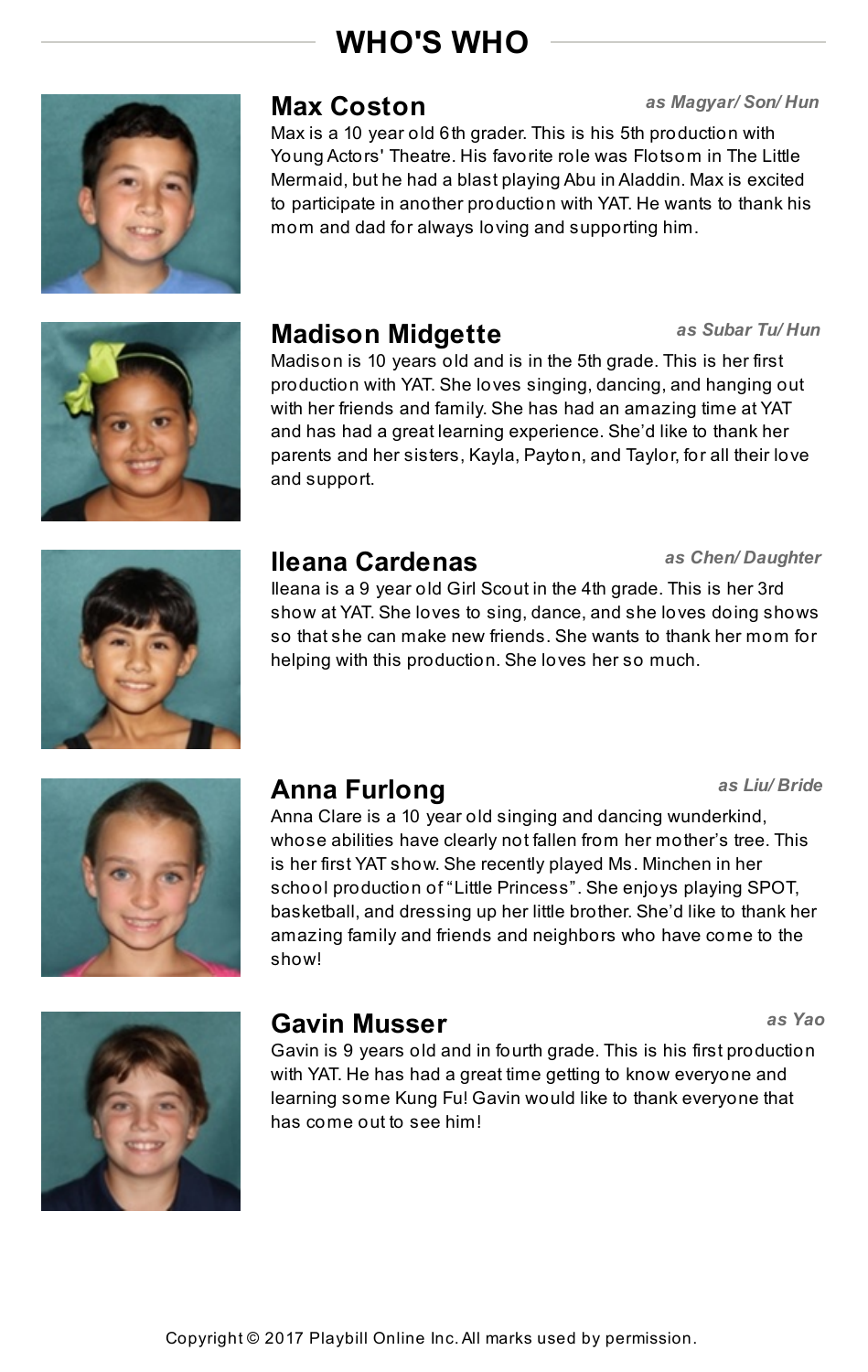

#### **Kaylee Fuller**

Kaylee loves to sing and dance. She volunteers her time to "Roots and Shoots" because she cares about helping others. She also loves to travel and can't wait to go on another cruise. This is her 2nd production with YAT. She wants to thank her family for their love and support, and the artistic team for this opportunity!



### **Jordan Bockert** *as Ling*

Jordan is 12 years old, and this is her 5th show at YAT. She likes doing shows because the cast feels like family. She loves it when all her friends come together to create an amazing show. Jordan is incredibly happy to participate in Mulan Jr.!



#### **Neva Devine**

Neva is 11 years old and in the 6th grade. This is her 3rd performance at YAT. Her previous and favorite role was the March Hare in Alice in Wonderland. She loves doing shows here because she gets to act like people from her favorite plays and shows. She wants to thank her family and friends for coming and watching the show. Enjoy!



### **Madison Sanford** *as Shadow Mulan*

Madison is 10 years old and in 5th grade. This is her 5th production with YAT. Recently she played "Cheshire Cat" in Alice in Wonderland which has been her favorite role. She loves singing, dancing, & hanging out with her friends. She has enjoyed working with Gerry & Katie again in this production. She'd like to thank her parents, great grandma, grandpa, & her friends for their love and support.



#### **Nola Bajsec**

This is Nola's first show with YAT. She is in 3rd grade and has a lot of charisma. She is an exemplary student and loves to sing, swim, and wear dresses. Her favorite activities are camping and spending time with family.

#### *as Cheongsam Salesperson/ Bride*

*as Daughter*

*as Quian Po*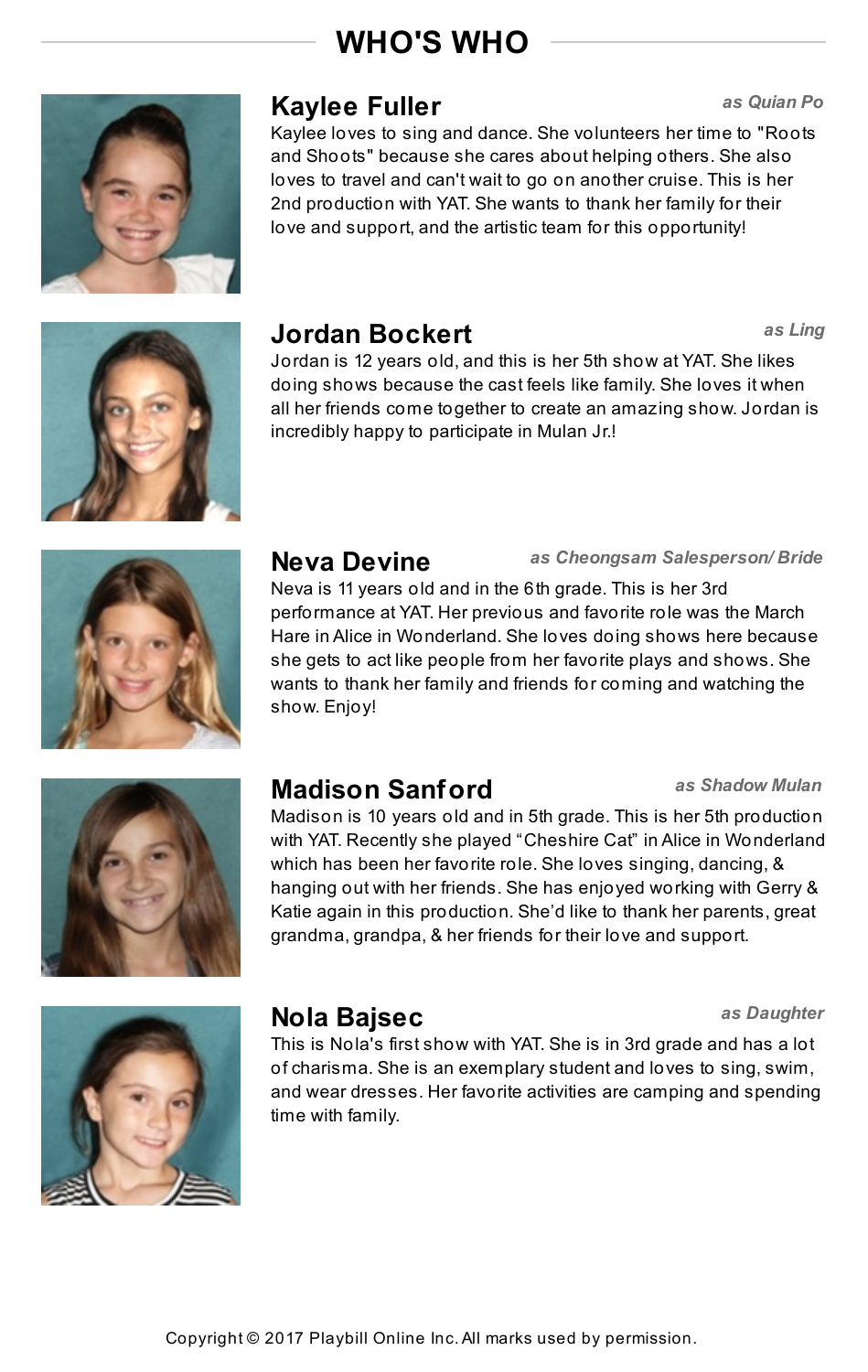

#### **Abigail Lemkau** *as Daughter*

Abigail is 8 years old and in 3rd grade. This is her 1st production with YAT. She has been taking piano lessons since she was six years old. She enjoys school, crafts, playing with friends, and so much more. She has had fun hanging out with the rest of the Mulan Jr. cast and is looking forward to showtime! She would like to thank her parents, and the rest of her family for their love and support!

### **Mairin Furlong** *as Daughter*

Mairin Jane is a 7 year old acting prodigy. She gets her acting chops and comedic timing from her hilarious father. This is Mairin's first YAT production but sure not to be her last. Mairin is a master story teller, dancing queen and trampoline butt-bump champion. She'd like to thank her fabulous family, friends, and especially Brownie Troop 5337 for their support and coming to the show.



#### **Maggie Craig** *as Daughter*

Maggie is 8 years old. Mulan is her first production with YAT. She enjoys singing and dancing. She has had a great time with the cast and crew. Maggie is grateful to her parents for making it possible for her to be a part of an amazing group of young actors. She is having so much fun! "Enjoy the show!"



#### **Liliana Anderson** *as Mother/ Groomer/ Hun*

Liliana is a 10 years old girl and is starring in her first YAT performance, Mulan Jr. She is very happy to be in this musical and wants to be in many more. She wants to thank her mom for helping with the process of the show. She couldn't have done it without the support from her. Enjoy! ;)



#### **Giana Bove**

Giana is excited to return to YAT! She has previously been in Charlie Brown as Lucy and Teen Beach Movie as Layla. When not acting and singing, she is a dedicated student of Taekwondo, where she is a Senior Red Belt (the last rank before Black Belt.) Giana would like to thank her parents for their support, and her grandfather, an actor who sparked her interest and inspired her from the stage!

#### *as Mushette/ Groomer*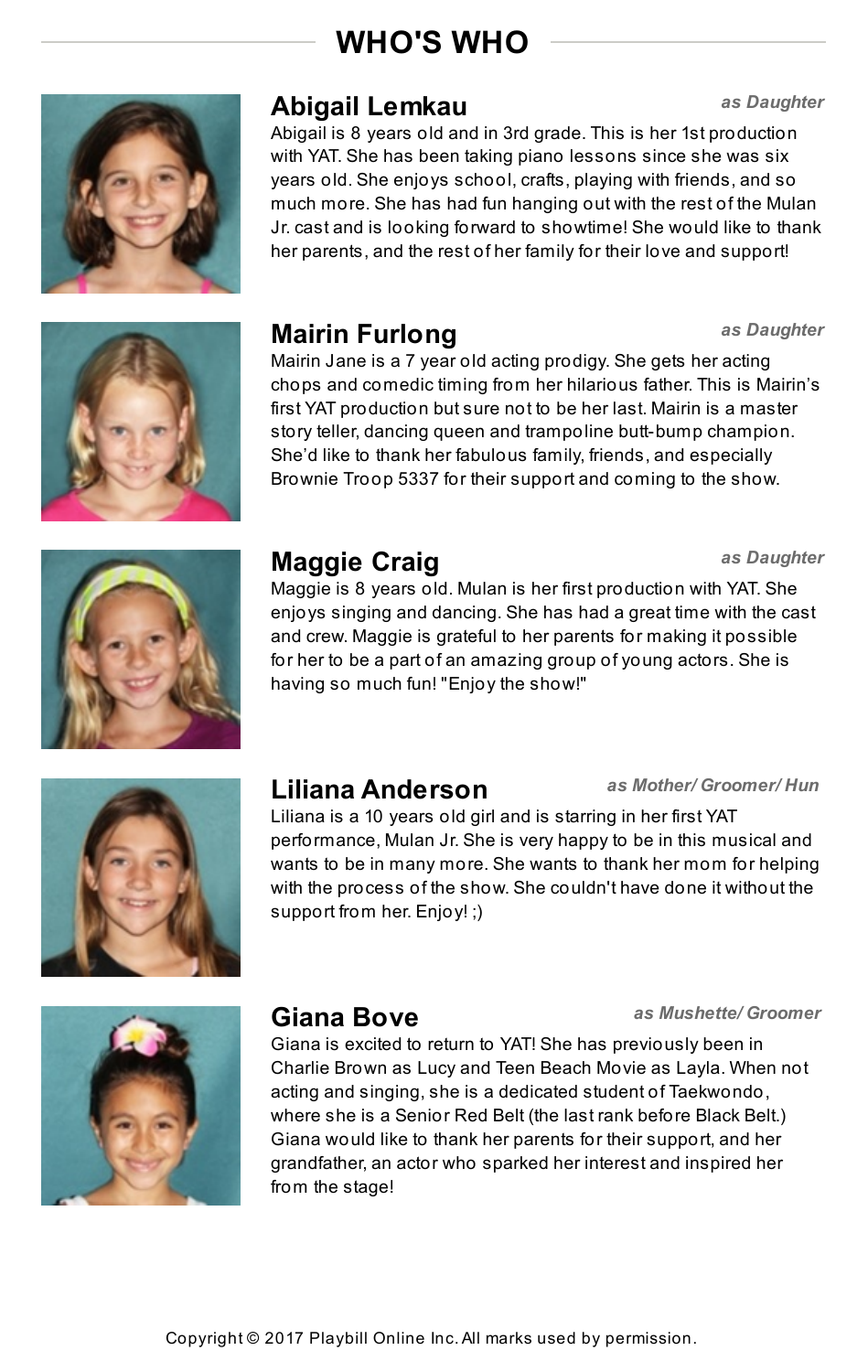

#### **Sydney Shields**

Sydney is 9 years old and in the 4th grade. She is excited to be a Mushette in her first production with YAT! In her free time she likes to hang out with friends, help her mom cook and bake, as well as

*as Mushette/ Groomer*

*as Mother/ Groomer/ Soldier*

go shopping with her Mom. She would like to thank her friends, sister, and parents for their support! "Enjoy the show!"



#### **Isabella Huidor**

Isabella is a 10 year old 5th grader who enjoys school, singing, dancing, softball and being with her friends. Mulan is her 5th play at YAT. Previously, she played TweedleDee in Alice in Wonderland and Young Shanti in The Jungle Book. She would love to thank her parents, brother, friends and family for all their love and support. Special thanks to the artist team too! Enjoy ;)



#### **Mandy Keller**

*as Mushette/ Groomer/ Soldier*

*as Mushette/ Groomer/ Soldier*

Mandy is 9 years old. This is her 2nd show at YAT and has done YAT camps including Pinocchio and Snoopy. She came to see Aladdin here at YAT, saw Jonathan as the Genie and knew she wanted to try it. She would like to thank Jonathan as her inspiration for her start in her new venture. When not at the theater, she enjoys playing the piano, gymnastics, and Girl Scouts. She loves the YAT family.



#### **Maria Minutelli** *as Mushette/ Groomer/ Soldier*

Maria is 9 years old and is in the fifth grade. This is her third production with YAT. Recently she played a townsperson in Music Man and the Ace of Spades in Alice in Wonderland. She loves singing, dancing, and making people laugh. She has made great friends at YAT and looks forward to many more productions!!



#### **Skylar Wallace**

Skylar Wallace is 10 years-old and this is her 9th show at YAT and 12th total. Her previous roles include: Cheshire Cat in Alice in Wonderland, Maureen in HONK, Noonie in Noonie's Masterpiece, Molly in Annie, and Jetsam in The Little Mermaid. She'd like to thank her family for being supportive and the artistic team, cast, and crew for being great friends that they are.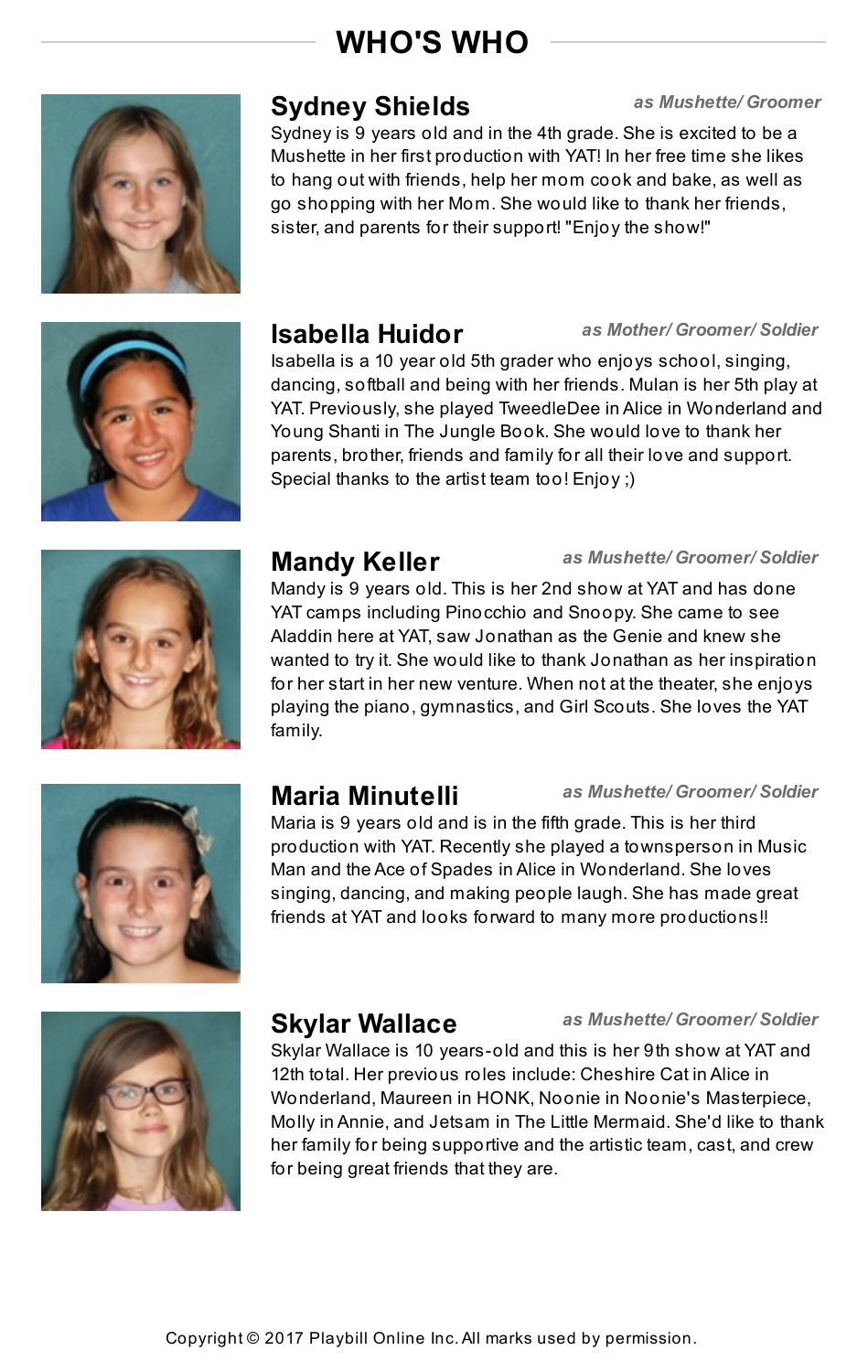

#### **Ellison Wavra**

Ellison has been in several YAT productions. She loves to plan, organize, act, sing, and dance. She is kind, sweet, generous, and a ham! She wants to thank her mom for all the love and support she has given her through out this production!

*as Mushette/ Groomer/ Bride*

*as Bride*

*as Bride*

*as Soldier*



#### **Amanda Perez**

Amanda is 5th grader at Fuerte Elementary. She likes to dance, ice skate, and do gymnastics.Amanda has been in multiple school plays and has attended many YAT camps. This will be her first production here and she is very excited to be apart of it.



#### **KayElah Gardner**

KayElah is 8 years old and is so excited for her first YAT production! KayElah has been dancing and singing since she was 3 years old and now has found a wonderful place to do what she loves. She wants to thank her Mama and Papa for supporting her as well as the artist team for guiding her through this show. She is looking forward to doing more and more shows with YAT!



### **Devi Ferreira**

Devi is 9 years old. She loves practicing Kung Fu, milking goats, shooting archery, and tending to her garden. This is her first show and she wants to thank everyone for coming out and supporting her. Enjoy the show!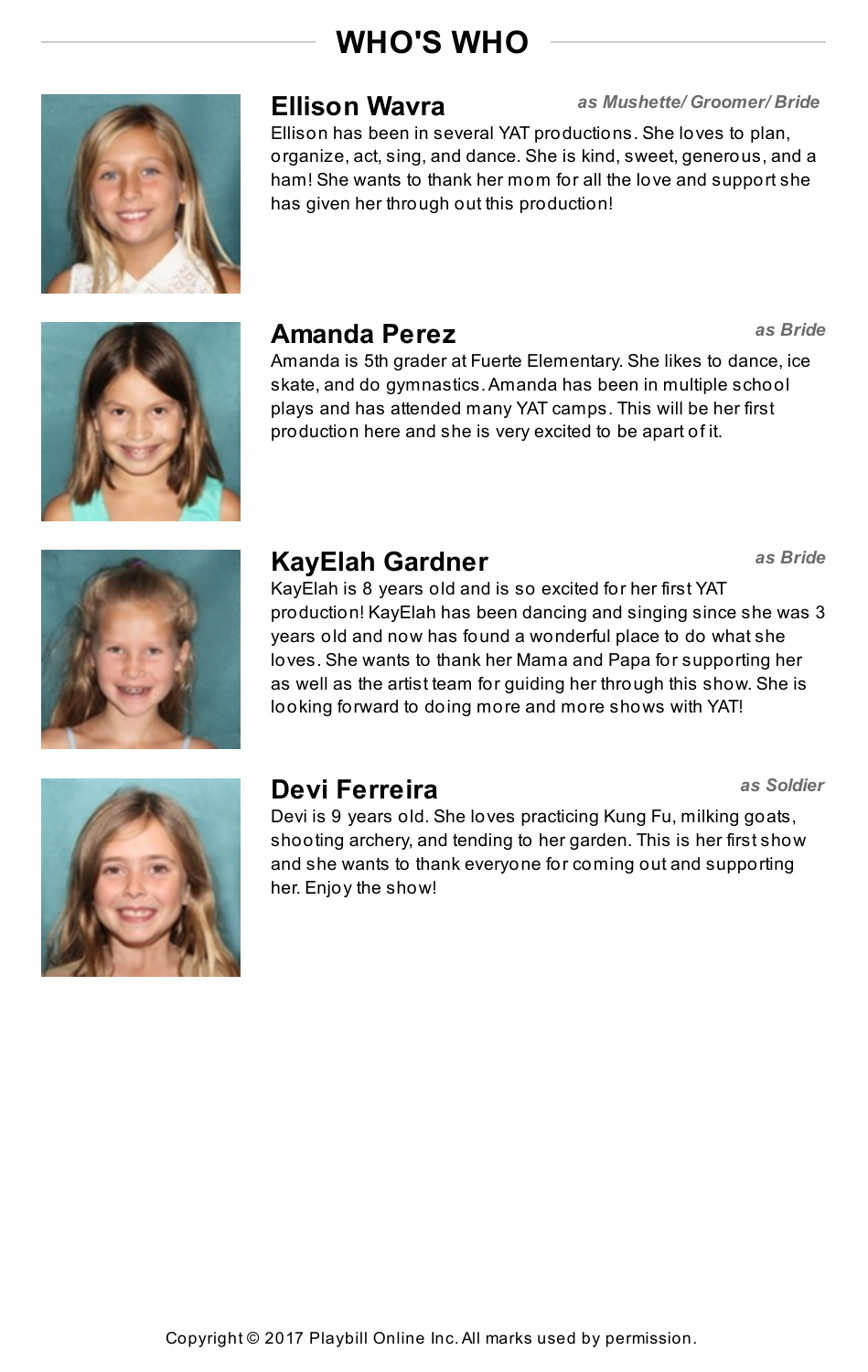## **CREW WHO'S WHO**



#### **Gerardo Flores**

Gerardo is really excited to direct once again, especially with this amazingly talented young cast. Previous credits include directing Alice in Wonderland Jr. here at YAT, as well as being Assistant Director for Quartet at the Old Globe Theatre in Balboa Park. He has also worked on and off stage in both San Diego and Tijuana, and is currently working towards his B.A. in Theatre and Performance Studies at the University of San Diego. Gerry would like to thank everybody involved in Mulan for their countless hours of work and dedication to this show, his family and friends for supporting his dreams, his mentors for their knowledge, and Jean Isaac for once again entrusting him with this opportunity.

#### **Matthew Ignacio** *Music Director*

Matt is a cantor & director of the Youth Choir at St. John of the cross Catholic Church, where he recently starred as Joseph in the SJC Drama Ministry's production of Joseph & the Amazing Technicolor Dreamcoat. He is thrilled to musically direct his 7th YAT production (previous shows Grease,Aladdin,Alice in Wonderland, Bye Bye Birdie & The Music Man) & would like to thank the awesome cast & crew for their great work.



#### **Katie Wallace**

*Choreographer*

Katie Wallace is so excited to be a part of her 5th production at YAT! Previous choreography credits include Alice in Wonderland, Bye Bye Birdie, West Side Story (AC) & Aladdin (AC). Her passion for dance is constantly being inspired by her wonderful students, whom she loves dearly! Katie would like to thank Jonathan, her amazing assistant & friend (who keeps her sane!), Gerry, for being a great leader and friend, and Matt for being the rock of our artistic team! Enjoy Mulan!

#### *Director*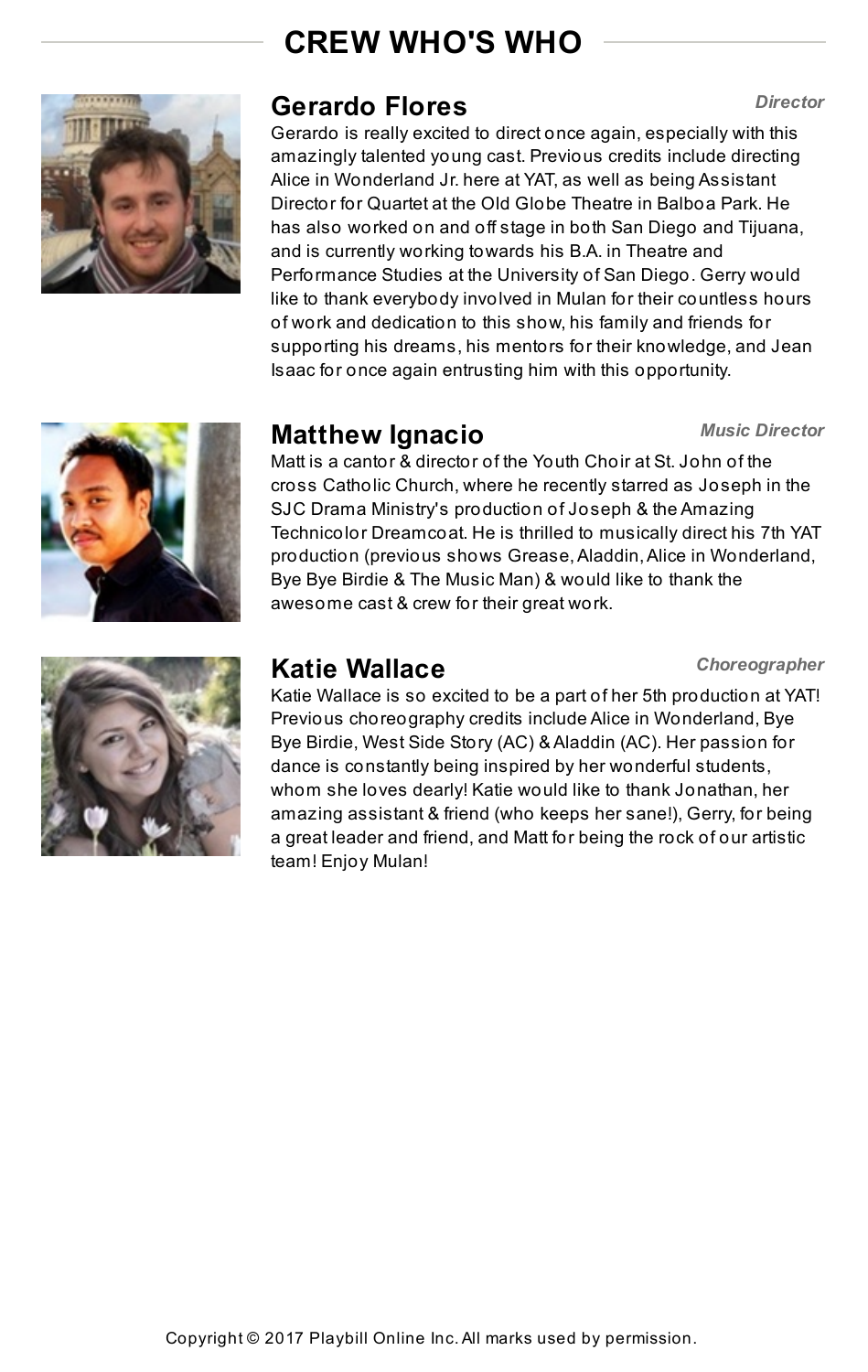## **CREW WHO'S WHO**



#### **Shannon Prendergast** *Assistant Director*

Shannon Prendergast is completely utterly thrilled that Mulan is the first show which she is part of the artistic team. She has been in theatre for over thirteen years, both onstage and backstage, including Mulan Jr (Soldier - CYT), Les Mis (Fantine - YAT), and Music Man (Mrs Paroo - YAT), however this is the first experience she has had being sort of in charge. She'd like to thank Gerry for trusting her enough to allow her to research (which is really fun) and Matt for putting up with all her obnoxious interjections in the midst of learning music. Sunbutternugget. X.



#### **Jonathan Hoagland** *Assistant Choreographer*

Jonathan has been with YAT for just over a year now and has had the incredible opportunity to work with so many talented students! This is his second Junior show and he couldn't be more proud! Jonathan would like to thank Katie, for giving him the opportunity to work by her side through this show. He is so thankful for the opportunity. Enjoy the show! Better yet, enjoy the choreography!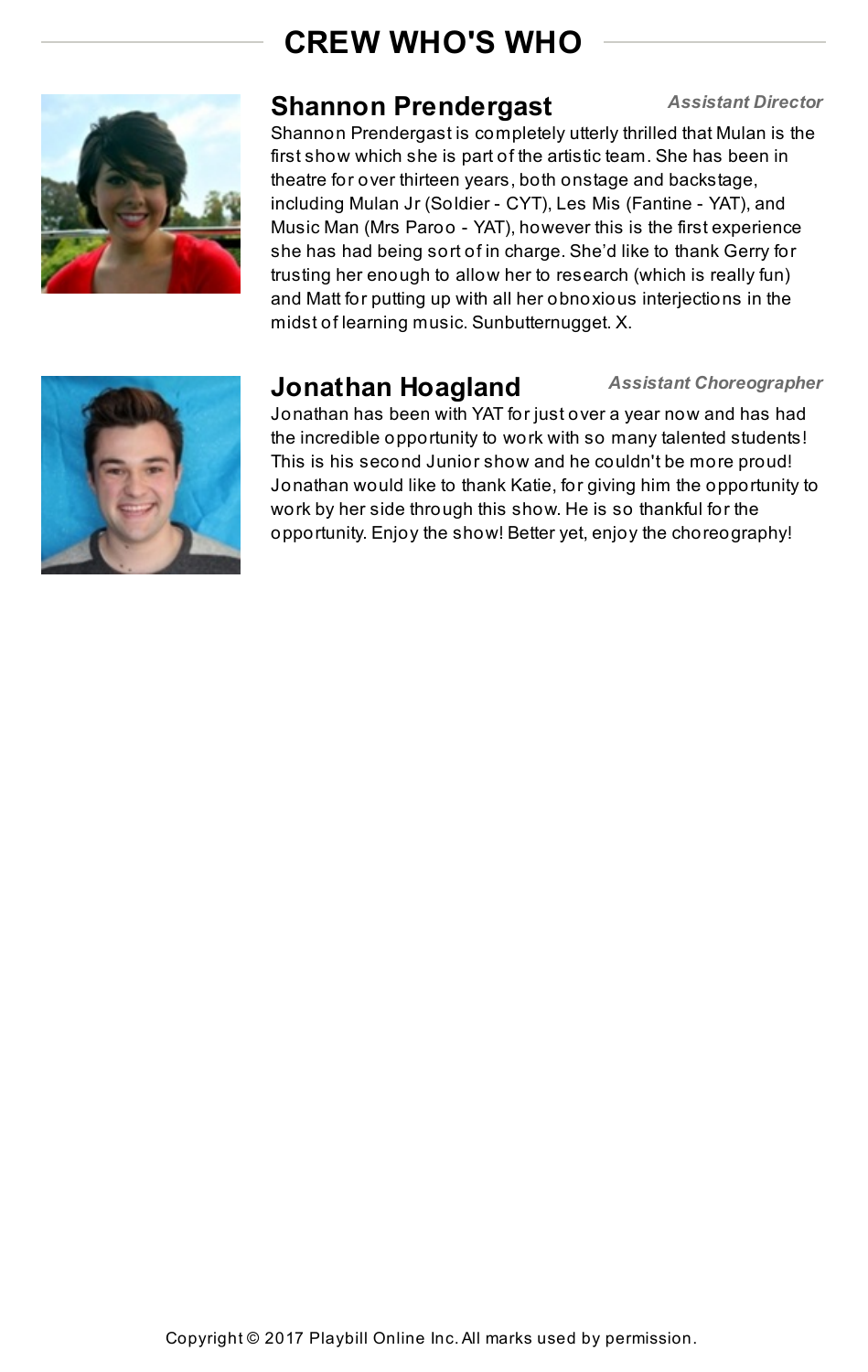## **UPCOMING AUDITIONS**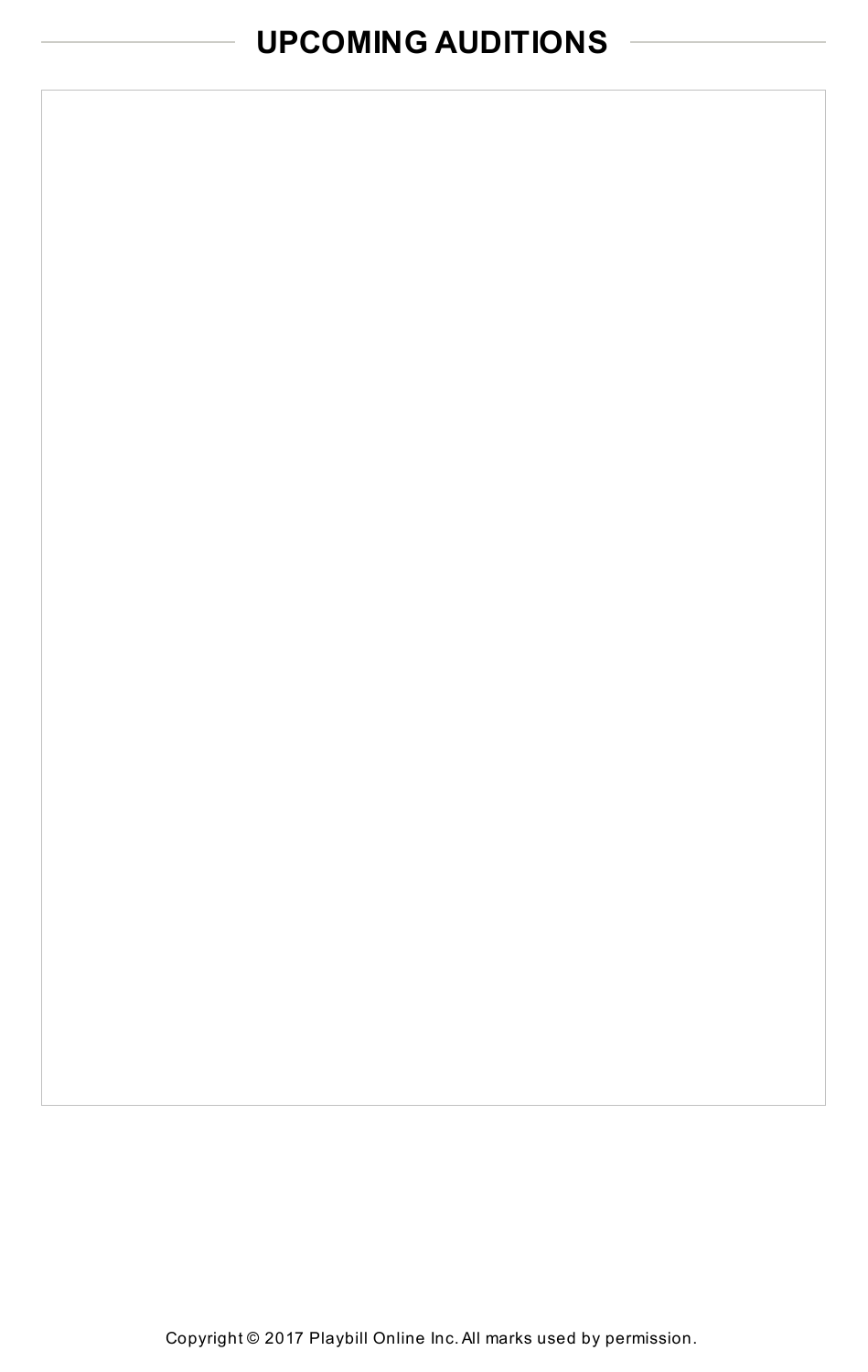## **NOTE FROM THE DIRECTOR**

Sometimes we worry a lot about society labeling us into boxes. I find it however, much more troublesome when we label ourselves into these boxes as well. Because when we do that, we forget that we have so much potential to do so many things... and that sometimes along the way we might not only find our selves, but that we are much more than what we initially thought we could be.

There is no better place to find this discovery than through Theatre. Here we have parents who are set designers, prop masters and costume designers, teens who are make up artists and crew members, and kids who are playing soldiers who are becoming heroes.

Theatre enables us to expand our creativity and find out that there is so much that we can do… to show us that sometimes we have all carry so much potential, that our ref lection cannot show all of what we have inside each of us.

I would like to thank so many people who have been a part of this exciting journey: First of all Katie Wallace, my amazing choreographer and her assistant Johnathan, for working with me to make every dance number and movement piece amazing, Shannon Prendergast, my wonderful assistant, for all of her amazing ideas, invaluable research and constant dedication to this project, Matt Ignacio, our amazing musical director, who is a joy to work with and is amazing at what he does.

I would like to send out a huge thanks to Martin Ferreira and the White Dragon Martial Arts school for adding such a huge plus to this show. We truly could not have done this without you. I would also want to thank every parent and helpful hand involved in this production, in every committee. Your incredible dedication to this project does not cease to amaze me every day.

And last, but certainly not least, I would like to thank you, the audience. Without your support, none of this would ever be possible.

And now I invite you to take part in the legendary story of Mulan.

Enjoy the show!

Gerardo Flores

Director